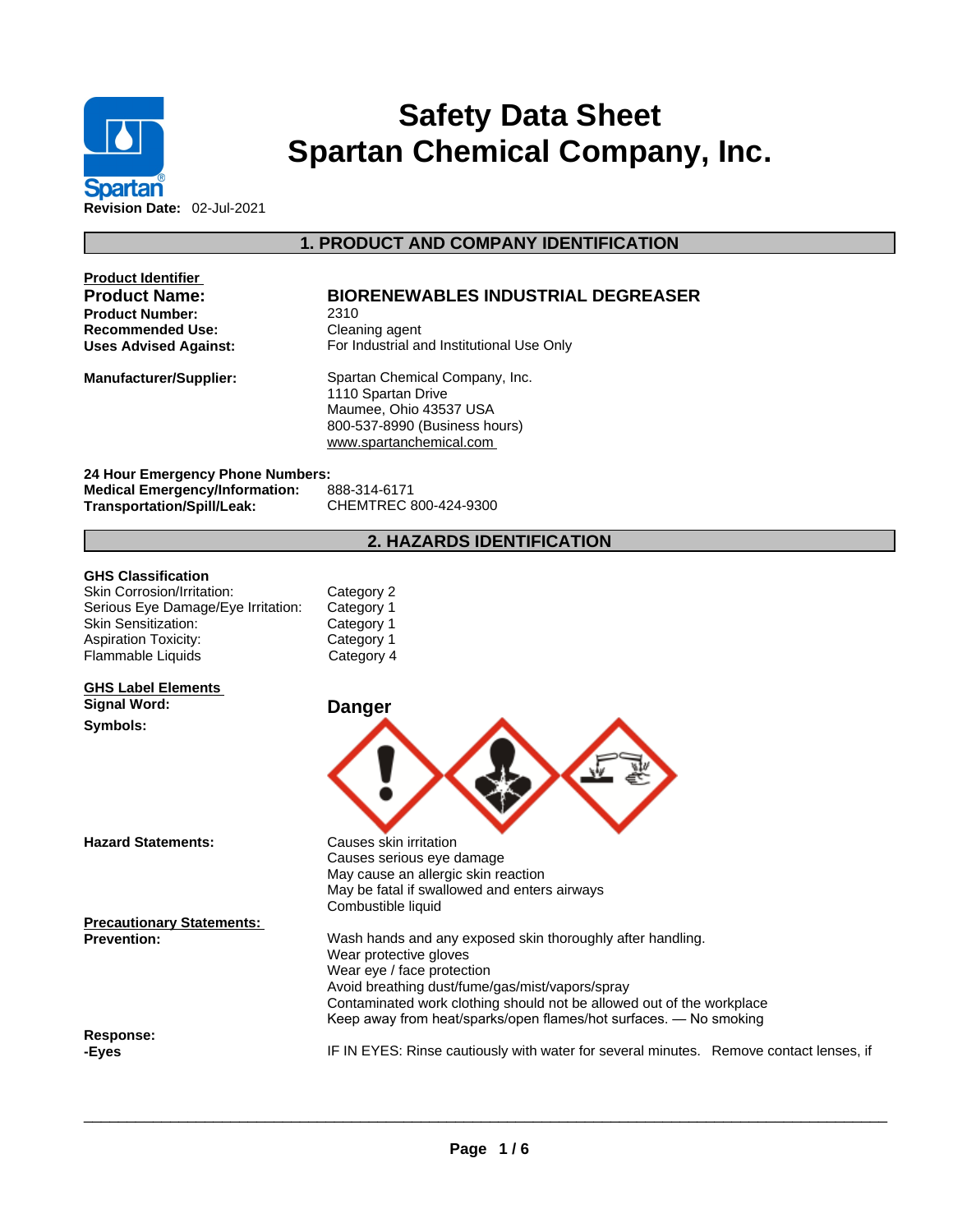|                                          | present and easy to do. Continue rinsing. IMMEDIATELY CALL A POISON CENTER OR<br>PHYSICIAN.                                                                                                                                                                                                                                                                                                                                                                                                        |
|------------------------------------------|----------------------------------------------------------------------------------------------------------------------------------------------------------------------------------------------------------------------------------------------------------------------------------------------------------------------------------------------------------------------------------------------------------------------------------------------------------------------------------------------------|
| -Skin                                    | IF ON SKIN: Wash with plenty of soap and water Take off contaminated clothing and wash<br>before reuse If skin irritation or rash occurs: Get medical attention.                                                                                                                                                                                                                                                                                                                                   |
| -Ingestion:                              | IF SWALLOWED: Immediately call a POISON CENTER or doctor/physician Do NOT<br>induce vomiting.                                                                                                                                                                                                                                                                                                                                                                                                      |
| -Specific Treatment:                     | See Safety Data Sheet Section 4: "FIRST AID MEASURES" for additional information.                                                                                                                                                                                                                                                                                                                                                                                                                  |
| Fire:<br>Storage:<br>Disposal:           | Water spray, fog or alcohol-resistant foam, Carbon dioxide, for extinction<br>Store locked up. Store in a well-ventilated place. Keep cool<br>Dispose of contents and container in accordance with local, state and federal regulations.                                                                                                                                                                                                                                                           |
| <b>Hazards Not Otherwise Classified:</b> | Not Applicable                                                                                                                                                                                                                                                                                                                                                                                                                                                                                     |
| <b>Other Information:</b>                | . Inhalation of vapors or mist may cause respiratory irritation.<br>• Contains petroleum distillates. Possible aspiration hazard.<br>• Mops, towels or rags dampened with this product are combustible and may also be<br>subject to spontaneous combustion. Thoroughly rinse these materials with water to<br>remove product before disposal or discard in special containers designed for this purpose.<br>• Toxic to aguatic life with long lasting effects<br>. Keen out of reach of children. |

• Keep out of reach of children

# **3. COMPOSITION / INFORMATION ON INGREDIENTS**

| <b>Chemical Name</b>       | <b>CAS No</b> | Weight-%  |
|----------------------------|---------------|-----------|
| Sov Methyl Esters          | 67784-80-9    | $30 - 60$ |
| C <sub>13</sub> -14 Alkane | 64742-47-8    | 15-40     |
| Undeceth-3                 | 34398-01-1    | $5 - 10$  |
| Tall Oil                   | 8002-26-4     | $1 - 5$   |
| Limonene                   | 5989-27-5     | 1-5       |

Specific chemical identity and/or exact percentage of composition has been withheld as a trade secret.

## **4. FIRST AID MEASURES**

| -Eye Contact:                                                           | Rinse cautiously with water for at least 15 minutes. Remove contact lenses, if present and<br>easy to do. Continue rinsing. IMMEDIATELY CALL A POISON CENTER OR PHYSICIAN. |  |
|-------------------------------------------------------------------------|----------------------------------------------------------------------------------------------------------------------------------------------------------------------------|--|
| -Skin Contact:                                                          | Wash with plenty of soap and water. Take off contaminated clothing and wash before<br>reuse. If skin irritation or rash occurs: Get medical attention.                     |  |
| -Inhalation:                                                            | Remove victim to fresh air and keep at rest in a position comfortable for breathing. Call a<br>poison control center or physician if you feel unwell.                      |  |
| -Ingestion:                                                             | Rinse mouth. Do NOT induce vomiting. IMMEDIATELY CALL A POISON CENTER OR<br>PHYSICIAN. Never give anything by mouth to an unconscious person.                              |  |
| <b>Note to Physicians:</b>                                              | Contains petroleum distillates. Possible aspiration hazard.                                                                                                                |  |
|                                                                         | <b>5. FIRE-FIGHTING MEASURES</b>                                                                                                                                           |  |
|                                                                         |                                                                                                                                                                            |  |
| <b>Suitable Extinguishing Media:</b>                                    | Dry chemical, CO2, water spray or regular foam, Move containers from fire area if you can<br>do it without risk                                                            |  |
| Specific Hazards Arising from the<br><b>Chemical:</b>                   | Vapors may form explosive mixtures with air. Vapors may travel to source of ignition and<br>flash back.                                                                    |  |
| <b>Hazardous Combustion Products:</b>                                   | May include Carbon monoxide Carbon dioxide and other toxic gases or vapors.                                                                                                |  |
| <b>Protective Equipment and</b><br><b>Precautions for Firefighters:</b> | Wear MSHA/NIOSH approved self-contained breathing apparatus (SCBA) and full<br>protective gear. Cool fire-exposed containers with water spray.                             |  |
|                                                                         |                                                                                                                                                                            |  |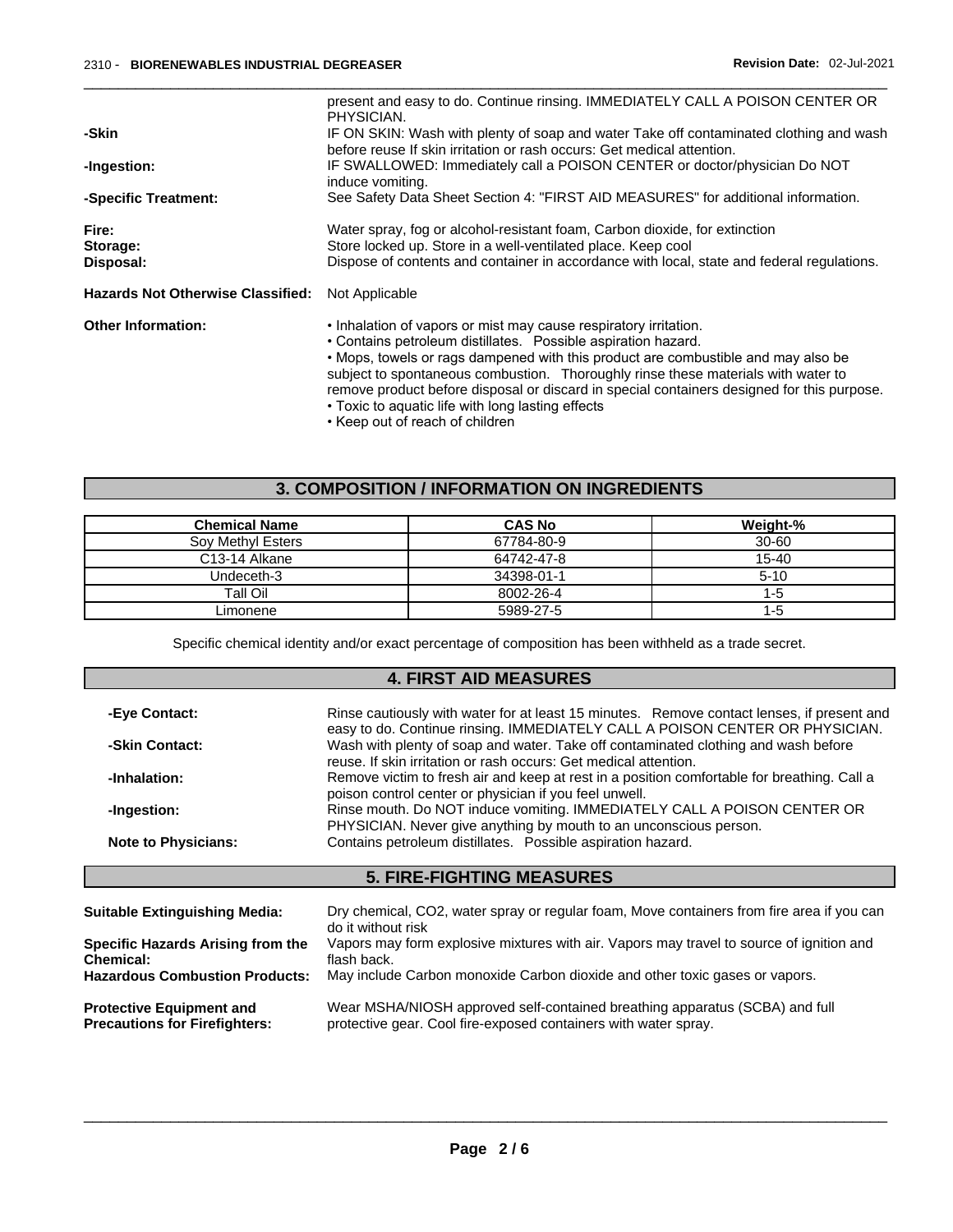|                                                                                                   | <b>6. ACCIDENTAL RELEASE MEASURES</b>                                                                                                                                                                                                                                                                                                                              |
|---------------------------------------------------------------------------------------------------|--------------------------------------------------------------------------------------------------------------------------------------------------------------------------------------------------------------------------------------------------------------------------------------------------------------------------------------------------------------------|
| <b>Personal Precautions:</b>                                                                      | Avoid contact with skin, eyes or clothing. Use personal protective equipment as required.<br>Remove all sources of ignition.                                                                                                                                                                                                                                       |
| <b>Environmental Precautions:</b><br><b>Methods for Clean-Up:</b>                                 | Do not rinse spill onto the ground, into storm sewers or bodies of water.<br>Prevent further leakage or spillage if safe to do so. Contain and collect spillage with<br>non-combustible absorbent material, (e.g. sand, earth, diatomaceous earth, vermiculite)<br>and place in container for disposal according to local / national regulations (see Section 13). |
|                                                                                                   | 7. HANDLING AND STORAGE                                                                                                                                                                                                                                                                                                                                            |
| <b>Advice on Safe Handling:</b>                                                                   | Handle in accordance with good industrial hygiene and safety practice. Wash thoroughly<br>after handling.                                                                                                                                                                                                                                                          |
| <b>Storage Conditions:</b>                                                                        | Keep away from heat, sparks, flame and other sources of ignition (i.e., pilot lights, electric<br>motors and static electricity).                                                                                                                                                                                                                                  |
| <b>Suggested Shelf Life:</b>                                                                      | Minimum of 2 years from date of manufacture.                                                                                                                                                                                                                                                                                                                       |
|                                                                                                   | 8. EXPOSURE CONTROLS / PERSONAL PROTECTION                                                                                                                                                                                                                                                                                                                         |
| <b>Occupational Exposure Limits:</b>                                                              | None established                                                                                                                                                                                                                                                                                                                                                   |
| <b>Engineering Controls:</b>                                                                      | Provide good general ventilation.<br>If work practices generate dust, fumes, gas, vapors or mists which expose workers to<br>chemicals above the occupational exposure limits, local exhaust ventilation or other<br>engineering controls should be considered.                                                                                                    |
| <b>Personal Protective Equipment</b>                                                              |                                                                                                                                                                                                                                                                                                                                                                    |
| <b>Eye/Face Protection:</b><br><b>Skin and Body Protection:</b><br><b>Respiratory Protection:</b> | Wear splash goggles. For severe use-conditions, wear a face shield over the goggles.<br>Wear rubber or other chemical-resistant gloves. (neoprene or nitrile is recommended).<br>Not required with expected use.<br>If occupational exposure limits are exceeded or respiratory irritation occurs, use of a                                                        |
|                                                                                                   | NIOSH/MSHA approved respirator suitable for the use-conditions and chemicals in Section                                                                                                                                                                                                                                                                            |

# **9. PHYSICAL AND CHEMICAL PROPERTIES**

| Appearance/Physical State:             | Liguid                    |
|----------------------------------------|---------------------------|
| Color:                                 | Light yellow              |
| Odor:                                  | Citrus fragrance          |
| pH:                                    | Not applicable            |
| <b>Melting Point / Freezing Point:</b> | No information available  |
| <b>Boiling Point / Boiling Range:</b>  | 204 °C /<br>400 °F        |
| Flash Point:                           | °C / 179 °F<br>82.        |
| <b>Evaporation Rate:</b>               | $< 1$ (Butyl acetate = 1) |
| Flammability (solid, gas)              | No information available  |
| <b>Upper Flammability Limit:</b>       | No information available  |
| <b>Lower Flammability Limit:</b>       | No information available  |
| Vapor Pressure:                        | No information available  |
| Vapor Density:                         | No information available  |
| <b>Specific Gravity:</b>               | 0.862                     |
| Solubility(ies):                       | Miscible in water         |
| <b>Partition Coefficient:</b>          | No information available  |
| <b>Autoignition Temperature:</b>       | No information available  |
| Decomposition Temperature:             | No information available  |
| Viscosity:                             | No information available  |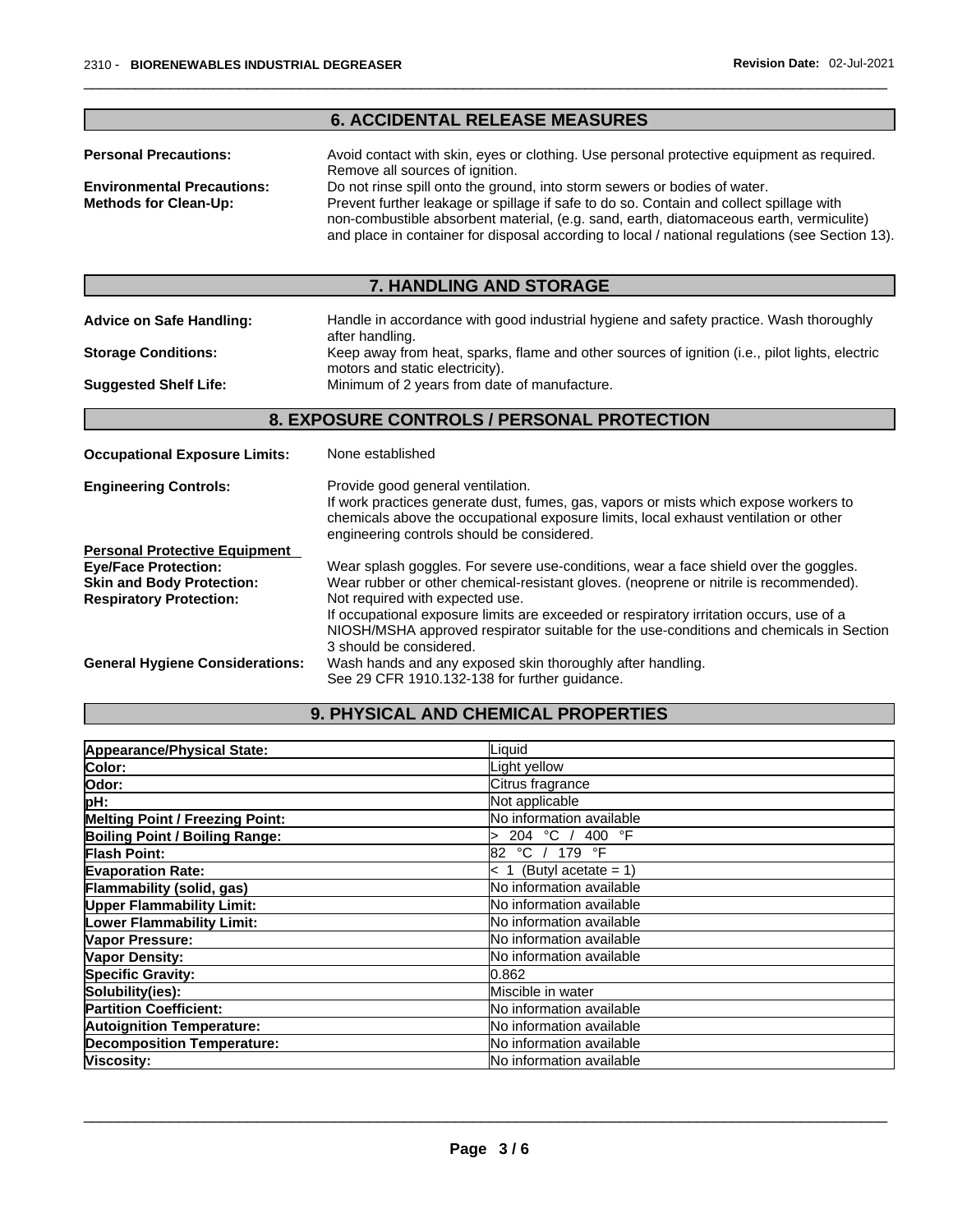|                                                                   | <b>10. STABILITY AND REACTIVITY</b>                                                                      |
|-------------------------------------------------------------------|----------------------------------------------------------------------------------------------------------|
| <b>Reactivity:</b>                                                | This material is considered to be non-reactive under normal conditions of use.                           |
| <b>Chemical Stability:</b>                                        | Stable under normal conditions.                                                                          |
|                                                                   | Possibility of Hazardous Reactions: Not expected to occur with normal handling and storage.              |
| <b>Conditions to Avoid:</b>                                       | Heat, flames and sparks.                                                                                 |
| Incompatible Materials:                                           | Strong oxidizing agents. Strong acids.                                                                   |
| <b>Hazardous Decomposition</b>                                    | May include carbon monoxide, carbon dioxide (CO2) and other toxic gases or vapors.                       |
| <b>Products:</b>                                                  |                                                                                                          |
|                                                                   | <b>11. TOXICOLOGICAL INFORMATION</b>                                                                     |
|                                                                   |                                                                                                          |
| <b>Likely Routes of Exposure:</b><br><b>Symptoms of Exposure:</b> | Eyes, Skin, Ingestion, Inhalation.                                                                       |
| -Eye Contact:                                                     | Pain, redness, swelling of the conjunctiva and tissue damage. Eye contact may cause<br>permanent damage. |
| -Skin Contact:                                                    | Pain, redness and cracking of the skin.                                                                  |
| -Inhalation:                                                      | Nasal discomfort and coughing.                                                                           |
| -Ingestion:                                                       | Pain, nausea, vomiting and diarrhea. Potential for aspiration if swallowed.                              |
| Immediate, Delayed, Chronic Effects                               |                                                                                                          |
| Product Information:                                              | Data not available or insufficient for classification.                                                   |
|                                                                   |                                                                                                          |

#### **Numerical Measures of Toxicity**

The following acute toxicity estimates (ATE) are calculated based on the GHS document.

| ATEmix (oral):   | 3827 mg/kg |
|------------------|------------|
| ATEmix (dermal): | 6136 mg/kg |

#### **Component Acute Toxicity Information**

| <b>Chemical Name</b> | Oral LD50                         | Dermal LD50           | <b>Inhalation LC50</b> |
|----------------------|-----------------------------------|-----------------------|------------------------|
| C13-14 Alkane        | > 5000 mg/kg (Rat)                | > 2000 mg/kg (Rabbit) | $> 5.2$ mg/L (Rat) 4 h |
| 64742-47-8           |                                   |                       |                        |
| Tall Oil             | > 6000 mg/kg (Rat)                | Not Available         | Not Available          |
| 8002-26-4            |                                   |                       |                        |
| Limonene             | $= 5200$ mg/kg (Rat) = 4400 mg/kg | $>$ 5 g/kg (Rabbit)   | Not Available          |
| 5989-27-5            | Rat                               |                       |                        |

**Carcinogenicity:** No components present at 0.1% or greater arelisted as to being carcinogens by ACGIH, IARC, NTP or OSHA.

# **12. ECOLOGICAL INFORMATION**

#### **Ecotoxicity**

| <b>Chemical Name</b>                     | <b>Algae/Aquatic Plants</b>                              | <b>Fish</b>                                                                                                                                                         | <b>Toxicity to</b><br><b>Microorganisms</b> | <b>Crustacea</b>                      |
|------------------------------------------|----------------------------------------------------------|---------------------------------------------------------------------------------------------------------------------------------------------------------------------|---------------------------------------------|---------------------------------------|
| C <sub>13</sub> -14 Alkane<br>64742-47-8 | Not Available                                            | 45: 96 h Pimephales<br>promelas mg/L LC50<br>flow-through 2.2: 96 h<br>Lepomis macrochirus mg/L<br>LC50 static 2.4: 96 h<br>Oncorhynchus mykiss mg/L<br>LC50 static | Not Available                               | Not Available                         |
| Tall Oil<br>8002-26-4                    | 0.87:72h<br>Pseudokirchneriella<br>subcapitata mg/L EC50 | 5.0 - 10.0: 96 h Brachydanio<br>rerio mg/L LC50 static                                                                                                              | Not Available                               | 39.7: 48 h Daphnia magna<br>mg/L EC50 |
| Limonene<br>5989-27-5                    | Not Available                                            | $0.619 - 0.796$ : 96 h<br>Pimephales promelas mg/L<br>LC50 flow-through 35: 96 h<br>Oncorhynchus mykiss mg/L<br><b>LC50</b>                                         | Not Available                               | Not Available                         |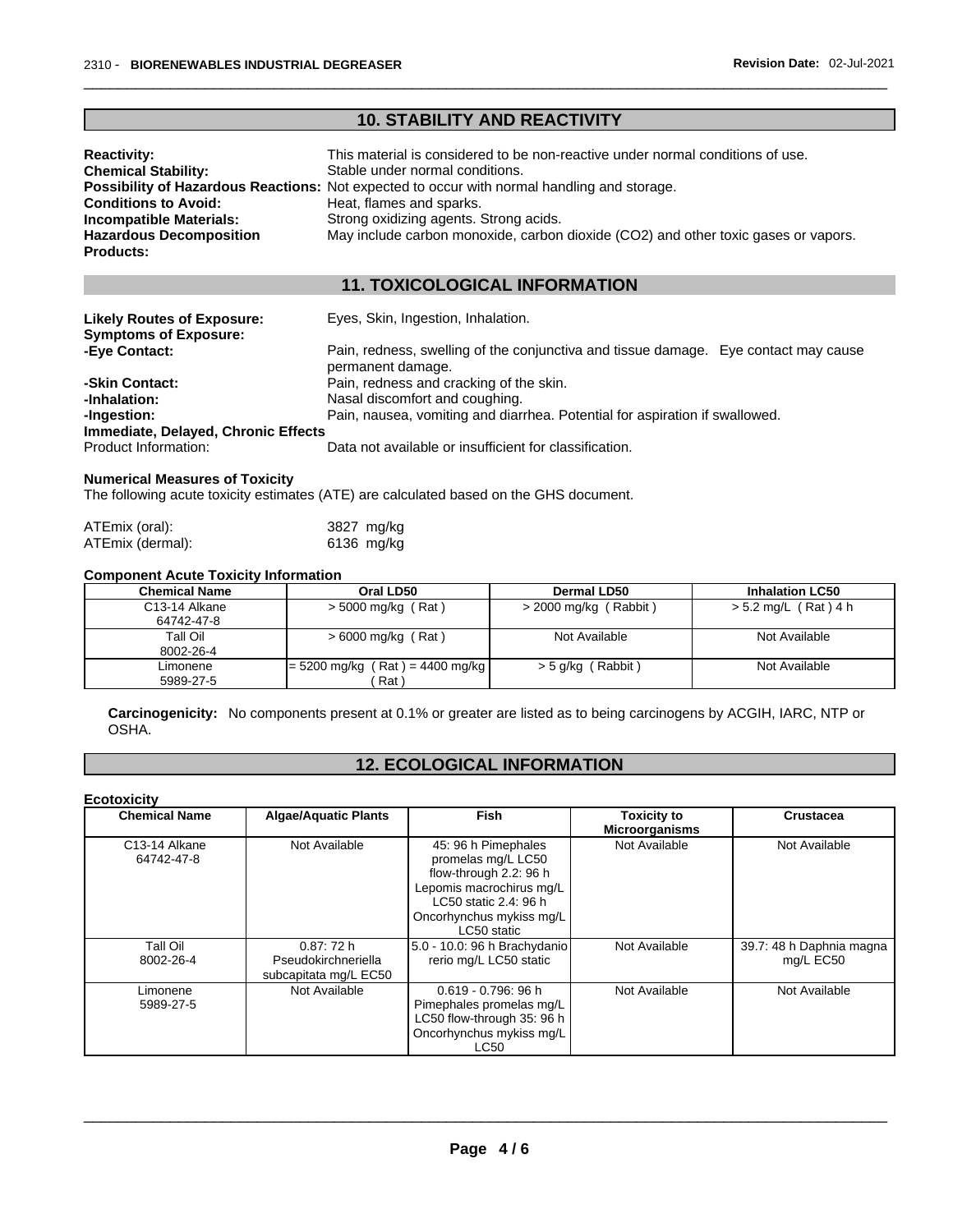| <b>Persistence and Degradability:</b><br><b>Bioaccumulation:</b> | No information available.<br>No information available.              |
|------------------------------------------------------------------|---------------------------------------------------------------------|
| <b>Marine Pollutant:</b>                                         | Yes.                                                                |
| <b>Other Adverse Effects:</b>                                    | No information available                                            |
|                                                                  | <b>13. DISPOSAL CONSIDERATIONS</b>                                  |
| <b>Disposal of Wastes:</b>                                       | Dispose of in accordance with federal, state and local regulations. |

#### **14. TRANSPORT INFORMATION**

**Contaminated Packaging:** Dispose of in accordance with federal, state and local regulations.

| DOT:<br><b>Proper Shipping Name:</b><br><b>Special Provisions:</b>                                                                                                | Not Regulated<br>Non-Hazardous Product<br>Shipping descriptions may vary based on mode of transport, quantities, package size,<br>and/or origin and destination. Check with a trained hazardous materials transportation<br>expert for information specific to your situation.                                                                     |
|-------------------------------------------------------------------------------------------------------------------------------------------------------------------|----------------------------------------------------------------------------------------------------------------------------------------------------------------------------------------------------------------------------------------------------------------------------------------------------------------------------------------------------|
| IMDG:<br>UN/ID No:<br><b>Proper Shipping Name:</b><br><b>Hazard Class:</b><br><b>Packing Group:</b><br><b>Marine Pollutant:</b><br><b>Additional information:</b> | UN3082<br>Environmentally hazardous substance, liquid, n.o.s., (contains d-imonene), Marine Pollutant<br>9<br>Ш<br>Yes.<br>According to IMDG Code 2.10.2.7, marine pollutants packed in single or inner packagings<br>with a capacity of not more than $5 \text{ L}$ or $5 \text{ kg}$ are excluded from marine pollutant marking<br>requirements. |

#### **15. REGULATORY INFORMATION**

**TSCA Status:** (Toxic Substance Control Act Section 8(b) Inventory)

All chemical substances in this product are included on or exempted from listing on the TSCA Inventory of Chemical Substances.

#### **SARA 313**

This product does not contain listed substances above the "de minimus" level

#### **SARA 311/312 Hazard Categories**

| <b>Acute Health Hazard:</b>        | Yes |
|------------------------------------|-----|
| <b>Chronic Health Hazard:</b>      | No  |
| Fire Hazard:                       | Yes |
| Sudden release of pressure hazard: | No  |
| <b>Reactive Hazard:</b>            | N٥  |

#### **California Proposition 65**

This product is not subject to warning requirements under California Proposition 65.

### **16. OTHER INFORMATION**

**NFPA Health Hazards:** 2 **Flammability:** 2 **Instability:** 0 **Special:** N/A **HMIS Health Hazards:** 2 **Flammability:** 2 **Physical Hazards:** 0

**Revision Date:** 02-Jul-2021<br>**Reasons for Revision:** Section, 2, 4

**Reasons for Revision:** Section, 2, 4, 8, 11, 12, and, 14

**Disclaimer:**